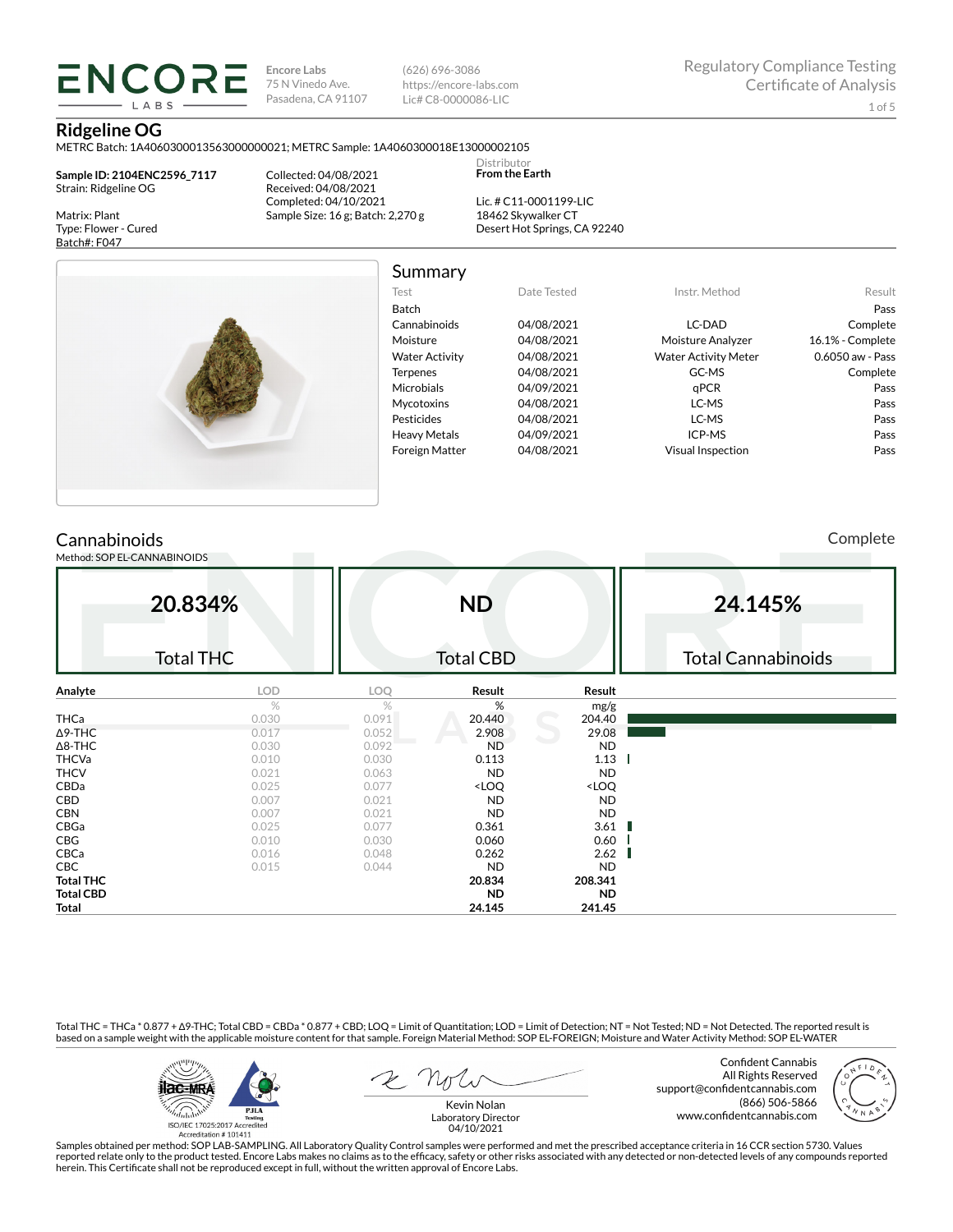**ENCORE Encore Labs** 75 N Vinedo Ave. Pasadena, CA 91107

(626) 696-3086 https://encore-labs.com Lic# C8-0000086-LIC

### **Ridgeline OG**

**IARS** 

| Sample ID: 2104ENC2596 7117<br>Strain: Ridgeline OG   | Collected: 04/08/2021<br>Received: 04/08/2021<br>Completed: 04/10/2021 | Distributor<br><b>From the Earth</b><br>Lic. # C11-0001199-LIC |                                                          |                              |  |
|-------------------------------------------------------|------------------------------------------------------------------------|----------------------------------------------------------------|----------------------------------------------------------|------------------------------|--|
| Matrix: Plant<br>Type: Flower - Cured<br>Batch#: F047 | Sample Size: 16 g; Batch: 2,270 g                                      | 18462 Skywalker CT                                             | Desert Hot Springs, CA 92240                             |                              |  |
| Terpenes                                              |                                                                        |                                                                |                                                          |                              |  |
| Method: SOP EL-TERPENES                               |                                                                        |                                                                |                                                          |                              |  |
| Analyte                                               | <b>LOD</b>                                                             | <b>LOO</b>                                                     | Result                                                   | Result                       |  |
|                                                       | $\%$                                                                   | $\frac{0}{0}$                                                  | %                                                        | mg/g                         |  |
| β-Myrcene                                             | 0.003                                                                  | 0.011                                                          | 1.555                                                    | 15.55                        |  |
| β-Caryophyllene                                       | 0.003                                                                  | 0.011                                                          | 0.611                                                    | 6.11                         |  |
| α-Pinene                                              | 0.002                                                                  | 0.011                                                          | 0.540                                                    | 5.40                         |  |
| α-Humulene                                            | 0.001                                                                  | 0.011                                                          | 0.184                                                    | 1.84                         |  |
| δ-Limonene                                            | 0.001                                                                  | 0.011                                                          | 0.144                                                    | 1.44                         |  |
| Ocimene                                               | 0.003                                                                  | 0.011                                                          | 0.115                                                    | 1.15                         |  |
| β-Pinene                                              | 0.002                                                                  | 0.011                                                          | 0.113                                                    | 1.13                         |  |
| α-Bisabolol                                           | 0.003                                                                  | 0.011                                                          | 0.054                                                    | 0.54                         |  |
| Caryophyllene Oxide*                                  | 0.003                                                                  | 0.011                                                          | 0.038                                                    | 0.38                         |  |
| Linalool                                              | 0.002                                                                  | 0.011                                                          | 0.026                                                    | 0.26                         |  |
| Fenchol*                                              | 0.002                                                                  | 0.011                                                          | 0.016                                                    | 0.16                         |  |
| Camphene                                              | 0.001                                                                  | 0.011                                                          | 0.012                                                    | 0.12                         |  |
| α-Phellandrene <sup>*</sup>                           | 0.002                                                                  | 0.011                                                          | <b>ND</b>                                                | <b>ND</b>                    |  |
| α-Terpinene                                           | 0.002                                                                  | 0.011                                                          | <b>ND</b>                                                | <b>ND</b>                    |  |
| Borneol*                                              | 0.003                                                                  | 0.011                                                          | <loq< td=""><td><loq< td=""><td></td></loq<></td></loq<> | <loq< td=""><td></td></loq<> |  |
| Camphor*                                              | 0.002                                                                  | 0.017                                                          | <b>ND</b>                                                | <b>ND</b>                    |  |
| cis-Nerolidol                                         | 0.003                                                                  | 0.011                                                          | <b>ND</b>                                                | <b>ND</b>                    |  |
| δ-3-Carene                                            | 0.001                                                                  | 0.011                                                          | <b>ND</b>                                                | <b>ND</b>                    |  |
| Eucalyptol                                            | 0.002                                                                  | 0.011                                                          | <b>ND</b>                                                | <b>ND</b>                    |  |
| Fenchone*                                             | 0.002                                                                  | 0.011                                                          | <b>ND</b>                                                | <b>ND</b>                    |  |
| y-Terpinene                                           | 0.002                                                                  | 0.011                                                          | <b>ND</b>                                                | <b>ND</b>                    |  |
| Guaiol                                                | 0.003                                                                  | 0.011                                                          | <b>ND</b>                                                | <b>ND</b>                    |  |
| p-Cymene*                                             | 0.001                                                                  | 0.011                                                          | <b>ND</b>                                                | <b>ND</b>                    |  |
| Terpinolene                                           | 0.002                                                                  | 0.011                                                          | <loq< td=""><td><loq< td=""><td></td></loq<></td></loq<> | <loq< td=""><td></td></loq<> |  |
| trans-Nerolidol                                       | 0.004                                                                  | 0.011                                                          | <b>ND</b>                                                | <b>ND</b>                    |  |
| Valencene*                                            | 0.003                                                                  | 0.011                                                          | <b>ND</b>                                                | <b>ND</b>                    |  |
| <b>Total</b>                                          |                                                                        |                                                                | 3.408                                                    | 34.08                        |  |

# Primary Aromas



Date Tested: 04/08/2021<br>\*Beyond scope of accreditation. LOQ = Limit of Quantitation; LOD = Limit of Detection; NT = Not Tested; ND = Not Detected. The reported result is based on a sample weight with the applicable moisture content for that sample.



2 Note

Confident Cannabis All Rights Reserved support@confidentcannabis.com (866) 506-5866 www.confidentcannabis.com



Kevin Nolan Laboratory Director 04/10/2021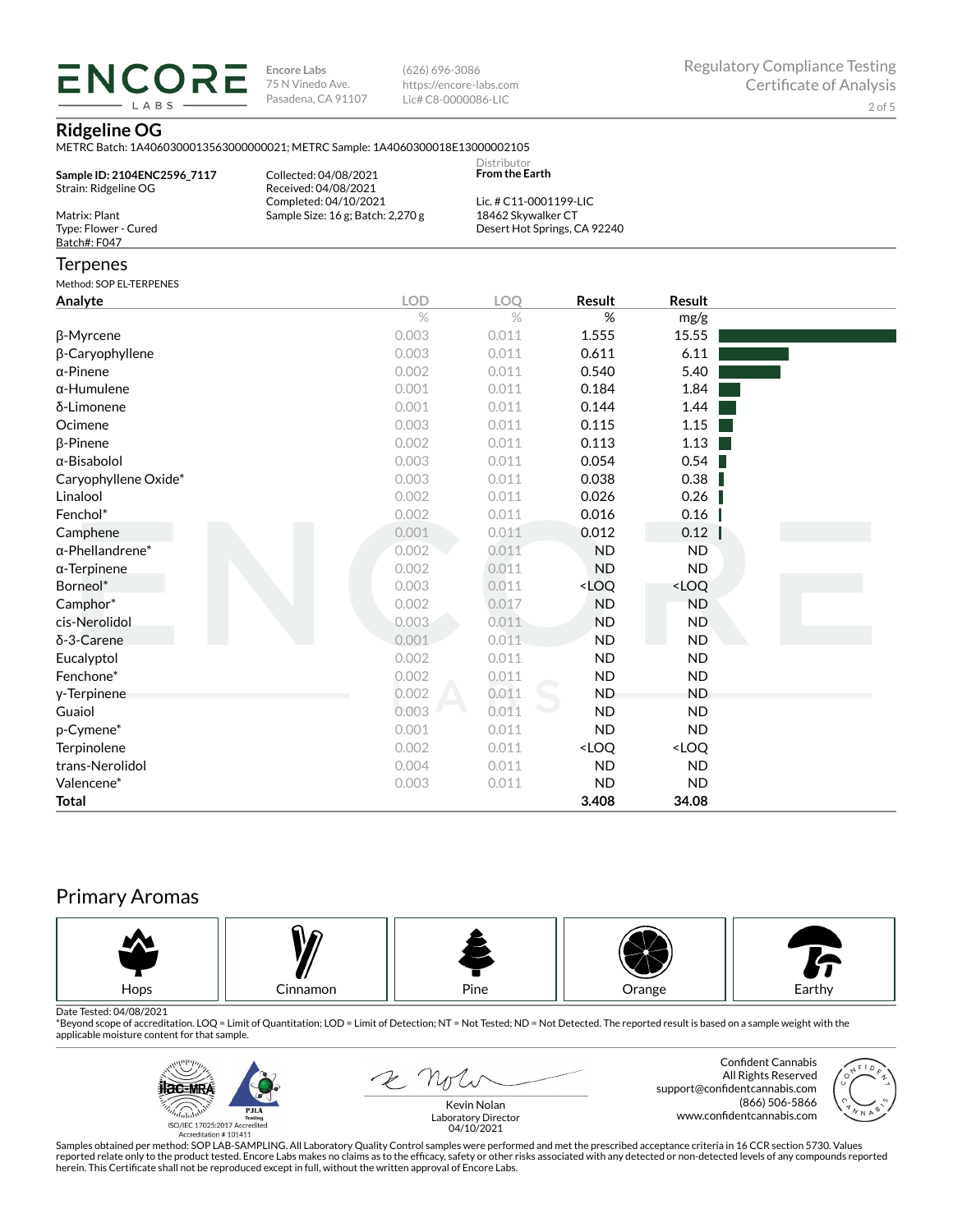**Encore Labs** 75 N Vinedo Ave. Pasadena, CA 91107 (626) 696-3086 https://encore-labs.com Lic# C8-0000086-LIC

#### **Ridgeline OG**

METRC Batch: 1A4060300013563000000021; METRC Sample: 1A4060300018E13000002105

**Sample ID: 2104ENC2596\_7117** Strain: Ridgeline OG

**ENCORE** LABS

> Collected: 04/08/2021 Received: 04/08/2021 Completed: 04/10/2021 Sample Size: 16 g; Batch: 2,270 g

Lic. # C11-0001199-LIC 18462 Skywalker CT Desert Hot Springs, CA 92240

Distributor **From the Earth**

## Type: Flower - Cured Batch#: F047

Matrix: Plant

Pesticides Method: SOP EL-PesticidesLCMS LC-MS

| Analyte             | <b>LOD</b> | LOO       | Limit          | Result    | <b>Status</b> | Analyte                 | <b>LOD</b> | LOO       | Limit          | <b>Result</b> | <b>Status</b> |
|---------------------|------------|-----------|----------------|-----------|---------------|-------------------------|------------|-----------|----------------|---------------|---------------|
|                     | $\mu$ g/g  | $\mu$ g/g | $\mu$ g/g      | $\mu$ g/g |               |                         | $\mu$ g/g  | $\mu$ g/g | $\mu$ g/g      | $\mu$ g/g     |               |
| Abamectin           | 0.005      | 0.02      | 0.1            | <b>ND</b> | Pass          | Fludioxonil             | 0.01       | 0.05      | 0.1            | <b>ND</b>     | Pass          |
| Acephate            | 0.002      | 0.01      | 0.1            | <b>ND</b> | Pass          | Hexythiazox             | 0.005      | 0.02      | 0.1            | <b>ND</b>     | Pass          |
| Acequinocyl         | 0.01       | 0.02      | 0.1            | <b>ND</b> | Pass          | Imazalil                | 0.05       | 0.1       | 0.05           | <b>ND</b>     | Pass          |
| Acetamiprid         | 0.005      | 0.02      | 0.1            | <b>ND</b> | Pass          | Imidacloprid            | 0.005      | 0.02      | 5              | <b>ND</b>     | Pass          |
| Aldicarb            | 0.05       | 0.1       | 0.05           | <b>ND</b> | Pass          | Kresoxim Methyl         | 0.005      | 0.02      | 0.1            | <b>ND</b>     | Pass          |
| Azoxystrobin        | 0.005      | 0.02      | 0.1            | <b>ND</b> | Pass          | Malathion               | 0.02       | 0.05      | 0.5            | <b>ND</b>     | Pass          |
| <b>Bifenazate</b>   | 0.005      | 0.01      | 0.1            | <b>ND</b> | Pass          | Metalaxyl               | 0.002      | 0.005     | $\overline{2}$ | <b>ND</b>     | Pass          |
| <b>Bifenthrin</b>   | 0.005      | 0.01      | 3              | <b>ND</b> | Pass          | Methiocarb              | 0.05       | 0.1       | 0.05           | <b>ND</b>     | Pass          |
| <b>Boscalid</b>     | 0.02       | 0.05      | 0.1            | <b>ND</b> | Pass          | Methomyl                | 0.01       | 0.02      | 1              | <b>ND</b>     | Pass          |
| Captan              | 0.2        | 0.3       | 0.7            | <b>ND</b> | Pass          | Mevinphos               | 0.02       | 0.05      | 0.02           | <b>ND</b>     | Pass          |
| Carbaryl            | 0.02       | 0.05      | 0.5            | <b>ND</b> | Pass          | Myclobutanil            | 0.005      | 0.01      | 0.1            | <b>ND</b>     | Pass          |
| Carbofuran          | 0.05       | 0.1       | 0.05           | <b>ND</b> | Pass          | Naled                   | 0.01       | 0.02      | 0.1            | <b>ND</b>     | Pass          |
| Chlorantraniliprole | 0.002      | 0.01      | 10             | <b>ND</b> | Pass          | Oxamyl                  | 0.005      | 0.01      | 0.5            | <b>ND</b>     | Pass          |
| Chlordane           | 0.05       | 0.1       | 0.05           | <b>ND</b> | Pass          | Paclobutrazol           | 0.05       | 0.1       | 0.05           | <b>ND</b>     | Pass          |
| Chlorfenapyr        | 0.05       | 0.1       | 0.05           | <b>ND</b> | Pass          | Parathion Methyl        | 0.02       | 0.05      | 0.02           | <b>ND</b>     | Pass          |
| Chlorpyrifos        | 0.05       | 0.1       | 0.05           | <b>ND</b> | Pass          | Pentachloronitrobenzene | 0.02       | 0.05      | 0.1            | <b>ND</b>     | Pass          |
| Clofentezine        | 0.01       | 0.02      | 0.1            | <b>ND</b> | Pass          | Permethrin              | 0.02       | 0.05      | 0.5            | <b>ND</b>     | Pass          |
| Coumaphos           | 0.02       | 0.05      | 0.02           | <b>ND</b> | Pass          | Phosmet                 | 0.01       | 0.02      | 0.1            | <b>ND</b>     | Pass          |
| Cyfluthrin          | 0.05       | 0.1       | $\overline{2}$ | <b>ND</b> | Pass          | Piperonyl Butoxide      | 0.002      | 0.01      | 3              | <b>ND</b>     | Pass          |
| Cypermethrin        | 0.1        | 0.2       | 1              | <b>ND</b> | Pass          | Prallethrin             | 0.005      | 0.02      | 0.1            | <b>ND</b>     | Pass          |
| Daminozide          | 0.02       | 0.05      | 0.02           | <b>ND</b> | Pass          | Propiconazole           | 0.005      | 0.01      | 0.1            | <b>ND</b>     | Pass          |
| Diazinon            | 0.002      | 0.01      | 0.1            | <b>ND</b> | Pass          | Propoxur                | 0.05       | 0.1       | 0.05           | <b>ND</b>     | Pass          |
| <b>Dichlorvos</b>   | 0.02       | 0.05      | 0.02           | <b>ND</b> | Pass          | Pyrethrins              | 0.02       | 0.05      | 0.5            | <b>ND</b>     | Pass          |
| Dimethoate          | 0.02       | 0.05      | 0.02           | <b>ND</b> | Pass          | Pyridaben               | 0.005      | 0.01      | 0.1            | <b>ND</b>     | Pass          |
| Dimethomorph        | 0.005      | 0.02      | $\overline{2}$ | <b>ND</b> | Pass          | Spinetoram              | 0.005      | 0.01      | 0.1            | <b>ND</b>     | Pass          |
| Ethoprophos         | 0.05       | 0.1       | 0.05           | ND.       | Pass          | Spinosad                | 0.005      | 0.01      | 0.1            | <b>ND</b>     | Pass          |
| Etofenprox          | 0.05       | 0.1       | 0.05           | <b>ND</b> | Pass          | Spiromesifen            | 0.01       | 0.02      | 0.1            | <b>ND</b>     | Pass          |
| Etoxazole           | 0.005      | 0.02      | 0.1            | <b>ND</b> | Pass          | Spirotetramat           | 0.005      | 0.01      | 0.1            | <b>ND</b>     | Pass          |
| Fenhexamid          | 0.005      | 0.02      | 0.1            | <b>ND</b> | Pass          | Spiroxamine             | 0.05       | 0.1       | 0.05           | <b>ND</b>     | Pass          |
| Fenoxycarb          | 0.05       | 0.1       | 0.05           | <b>ND</b> | Pass          | Tebuconazole            | 0.005      | 0.01      | 0.1            | <b>ND</b>     | Pass          |
| Fenpyroximate       | 0.005      | 0.02      | 0.1            | <b>ND</b> | Pass          | Thiacloprid             | 0.02       | 0.05      | 0.02           | <b>ND</b>     | Pass          |
| Fipronil            | 0.05       | 0.1       | 0.05           | <b>ND</b> | Pass          | Thiamethoxam            | 0.005      | 0.01      | 5              | <b>ND</b>     | Pass          |
| Flonicamid          | 0.01       | 0.02      | 0.1            | <b>ND</b> | Pass          | Trifloxystrobin         | 0.005      | 0.01      | 0.1            | <b>ND</b>     | Pass          |

LOQ = Limit of Quantitation; LOD = Limit of Detection; NT = Not Tested; ND = Not Detected.

**ilac-MRA PJLA**  $d_{\rm thbb}$ ISO/IEC 17025:2017 Ac Accreditation #101411

Confident Cannabis All Rights Reserved support@confidentcannabis.com (866) 506-5866 www.confidentcannabis.com



Kevin Nolan Laboratory Director 04/10/2021

Samples obtained per method: SOP LAB-SAMPLING. All Laboratory Quality Control samples were performed and met the prescribed acceptance criteria in 16 CCR section 5730. Values reported relate only to the product tested. Encore Labs makes no claims as to the efficacy, safety or other risks associated with any detected or non-detected levels of any compounds reported<br>herein. This Certificate shall

Pass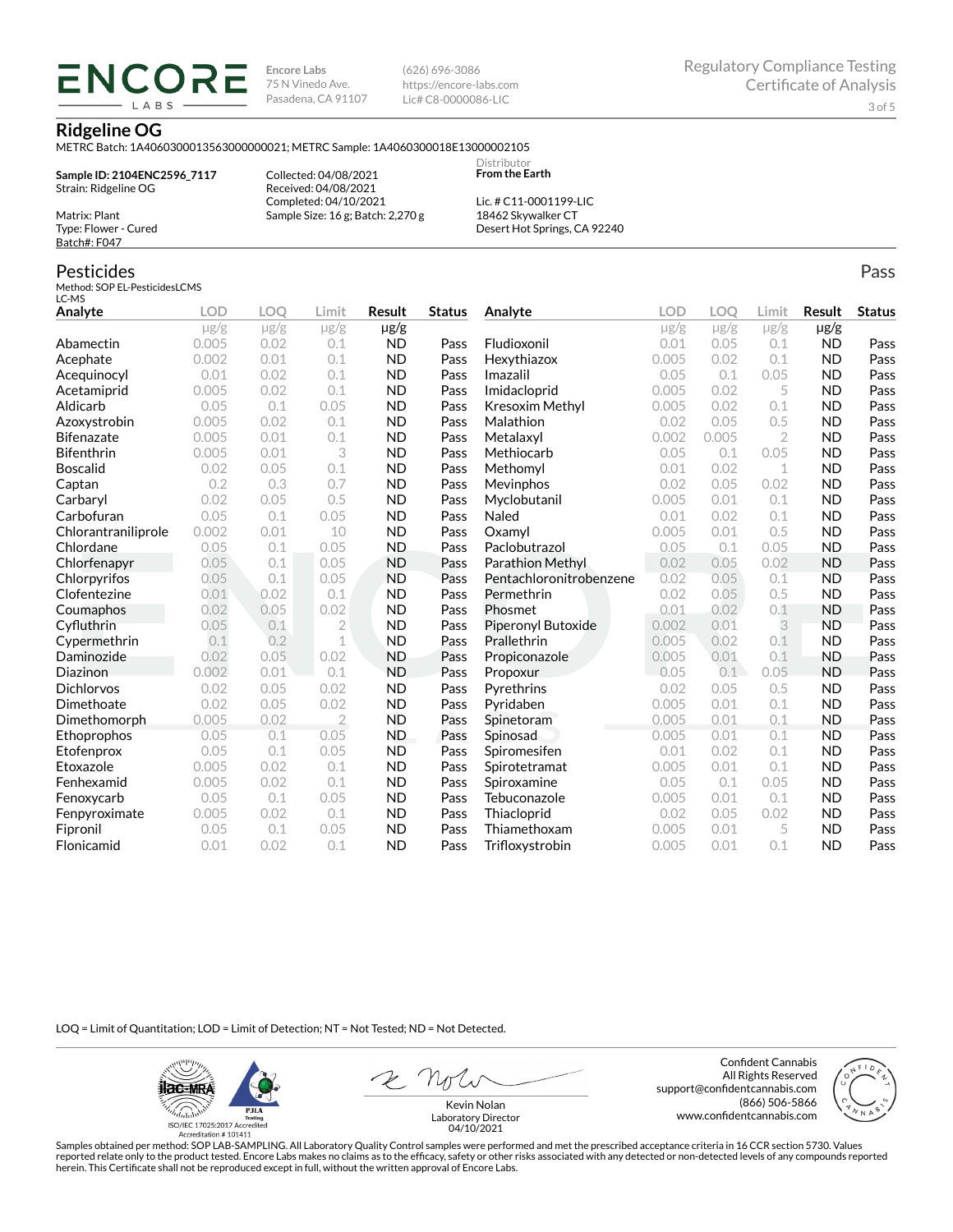**ENCORE Encore Labs** 75 N Vinedo Ave. Pasadena, CA 91107 LABS

(626) 696-3086 https://encore-labs.com Lic# C8-0000086-LIC

Pass

#### **Ridgeline OG**

METRC Batch: 1A4060300013563000000021; METRC Sample: 1A4060300018E13000002105

| Sample ID: 2104ENC2596 7117<br>Strain: Ridgeline OG | Collected: 04/08/2021<br>Received: 04/08/2021<br>Completed: 04/10/2021 | Distributor<br><b>From the Earth</b><br>Lic. # C11-0001199-LIC<br>18462 Skywalker CT<br>Desert Hot Springs, CA 92240 |       |  |
|-----------------------------------------------------|------------------------------------------------------------------------|----------------------------------------------------------------------------------------------------------------------|-------|--|
| Matrix: Plant                                       | Sample Size: 16 g; Batch: 2,270 g                                      |                                                                                                                      |       |  |
| Type: Flower - Cured                                |                                                                        |                                                                                                                      |       |  |
| Batch#: F047                                        |                                                                        |                                                                                                                      |       |  |
| <b>Mycotoxins</b>                                   |                                                                        |                                                                                                                      |       |  |
| Method: SOP EL-PesticidesLCMS<br>LC-MS              |                                                                        |                                                                                                                      |       |  |
| $A = -1$                                            | $\sqrt{2}$                                                             | $\sim$                                                                                                               | 1.334 |  |

| Analyte                 | <b>LOD</b> | <b>LOC</b> | Limit         | Result    | <b>Status</b> |
|-------------------------|------------|------------|---------------|-----------|---------------|
|                         | µg/kg      | µg/kg      | $\mu$ g/ $kg$ | µg/kg     |               |
| <b>B1</b>               |            |            |               | <b>ND</b> | Tested        |
| <b>B2</b>               |            |            |               | <b>ND</b> | Tested        |
| G <sub>1</sub>          |            |            |               | <b>ND</b> | Tested        |
| G <sub>2</sub>          |            |            |               | <b>ND</b> | Tested        |
| Ochratoxin A            |            |            | 20            | <b>ND</b> | Pass          |
| <b>Total Aflatoxins</b> |            |            | 20            | <b>ND</b> | Pass          |



Date Tested: 04/08/2021 LOQ = Limit of Quantitation; LOD = Limit of Detection; NT = Not Tested; ND = Not Detected.



 $2$   $n_{\text{U}}$ 

Confident Cannabis All Rights Reserved support@confidentcannabis.com (866) 506-5866 www.confidentcannabis.com



Kevin Nolan Laboratory Director 04/10/2021